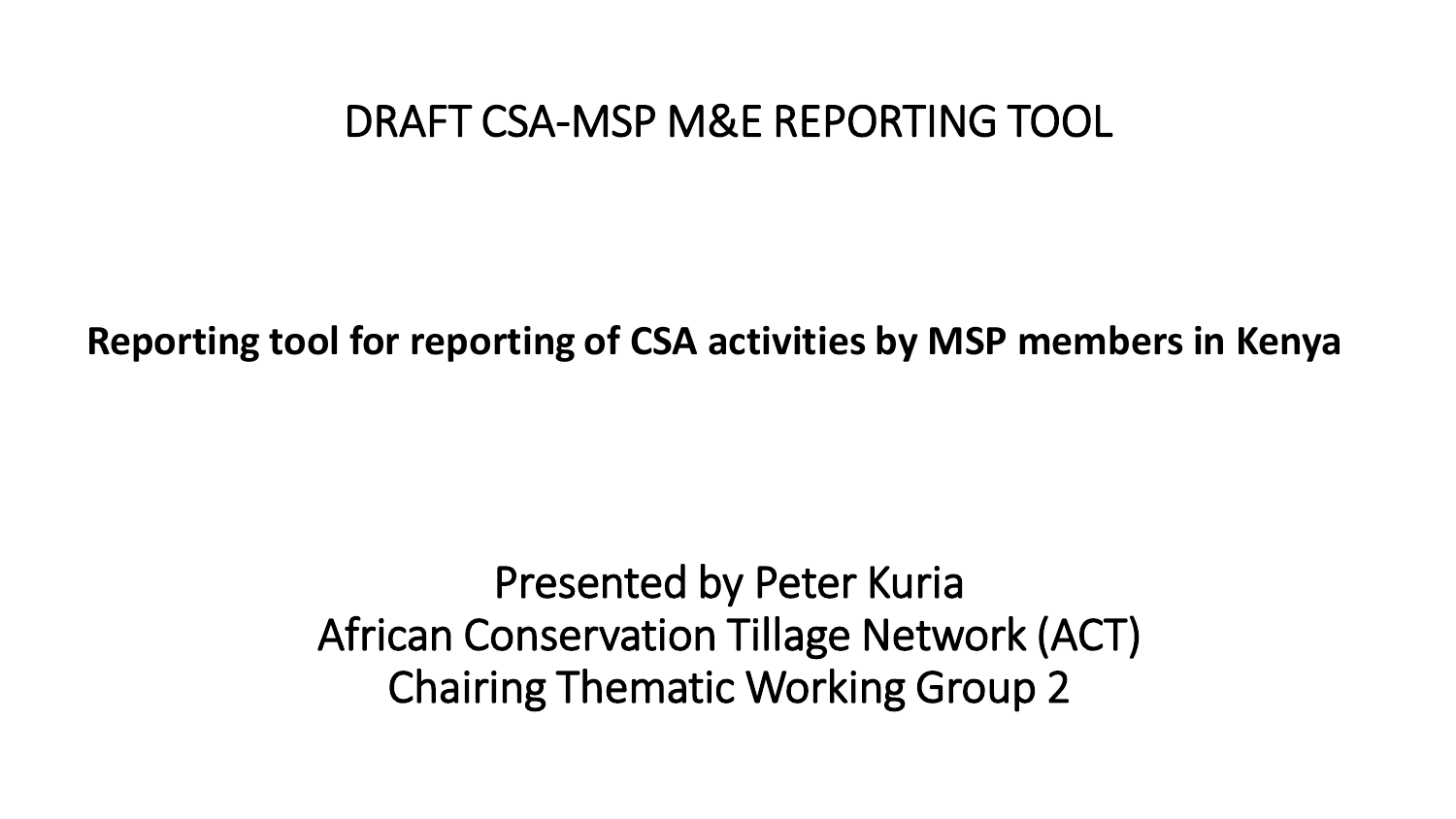| <b>Name of institution</b>                                                             |                                                                                                                                                                          |                                                                                           |                                                                                                                        |                                                                                       |                                                                                                                                |
|----------------------------------------------------------------------------------------|--------------------------------------------------------------------------------------------------------------------------------------------------------------------------|-------------------------------------------------------------------------------------------|------------------------------------------------------------------------------------------------------------------------|---------------------------------------------------------------------------------------|--------------------------------------------------------------------------------------------------------------------------------|
| <b>Reporting Period</b><br>(Quarterly, Annual)                                         |                                                                                                                                                                          |                                                                                           |                                                                                                                        |                                                                                       |                                                                                                                                |
| <b>Areas of</b><br>specialization                                                      |                                                                                                                                                                          |                                                                                           |                                                                                                                        |                                                                                       |                                                                                                                                |
| <b>CSA</b> Interventions by<br>the organization                                        |                                                                                                                                                                          |                                                                                           |                                                                                                                        |                                                                                       |                                                                                                                                |
|                                                                                        | Kenya Climate Smart Agriculture M&E Framework, Key Result Areas (KRAs) your organization is<br>implementing (need to have a link to the KCSA-M&E Framework KRAs)         |                                                                                           |                                                                                                                        |                                                                                       |                                                                                                                                |
| <b>Overall Goal:</b>                                                                   | Contribution to food and nutrition security and improved livelihoods resilience.                                                                                         |                                                                                           |                                                                                                                        |                                                                                       |                                                                                                                                |
| <b>County</b> (ies) of<br>operation<br>Drop down menu -<br>Give provision for<br>all?) | <b>Sub counties</b><br>(Drop down menu $-$ Give<br>provision for all)<br>Link with counties such<br>that only the subcounties of<br>the selected counties will<br>appear | <b>Wards</b><br>(Drop down menu<br>- Give provision<br>for all)<br>Same as left<br>column | No of<br>beneficiaries<br>(farming)<br>households/farmer<br>S)<br>(per ward $-$<br>disaggregated by<br>gender and age) | Value $chain(s)$<br>engaged in<br>(Drop down)<br>$menu-Give$<br>provision for<br>all) | For no. of<br>beneficiaries the<br>drop down menu<br>should only<br>display the<br>selected wards<br>and provide for<br>gender |
|                                                                                        |                                                                                                                                                                          |                                                                                           |                                                                                                                        |                                                                                       |                                                                                                                                |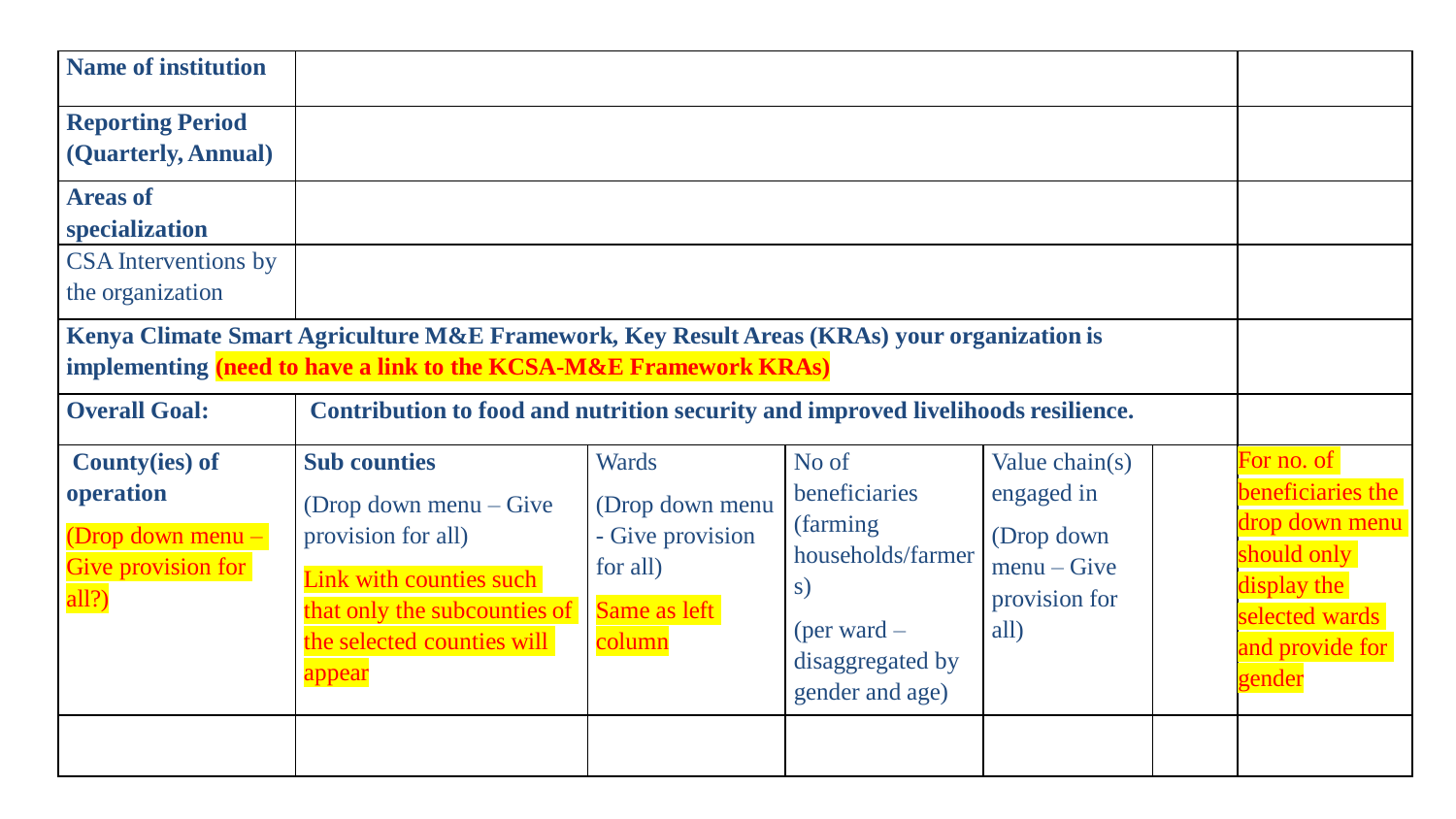| <b>Component 1: Institutional Coordination</b>                                                |                                                                                                         |  |  |            |            |  |
|-----------------------------------------------------------------------------------------------|---------------------------------------------------------------------------------------------------------|--|--|------------|------------|--|
| Outcome 1: An inclusive institutional framework for improved CSA coordination and             |                                                                                                         |  |  |            |            |  |
| harmonization established                                                                     |                                                                                                         |  |  |            |            |  |
| <b>Objective 1:</b> To develop a sustainable system for achieving a coordinated, coherent and |                                                                                                         |  |  |            |            |  |
| cooperative governance of climate resilience and low carbon growth in the agricultural sector |                                                                                                         |  |  |            |            |  |
| <b>Outcome/Output</b>                                                                         | <b>Means of Remark</b><br><b>Achieved</b><br><b>Source of</b><br><b>Outcome/Output</b><br><b>Target</b> |  |  |            |            |  |
|                                                                                               | <b>indicators</b>                                                                                       |  |  | data/suppo | verificati |  |
|                                                                                               |                                                                                                         |  |  | rting      | on         |  |
|                                                                                               |                                                                                                         |  |  | documents  |            |  |
| <b>Outcome 1.1:</b> Strengthened                                                              | Number of CSA stakeholder                                                                               |  |  |            |            |  |
| institutional coordination of                                                                 | engagements at national and county level                                                                |  |  |            |            |  |
| CSA policy and partnerships                                                                   |                                                                                                         |  |  |            |            |  |
| <b>Output 1.1.1: Coordination</b>                                                             | Number of CSA coordination and                                                                          |  |  |            |            |  |
| and partnerships between the                                                                  | partnership meetings held at national and                                                               |  |  |            |            |  |
| CSA state and non-state.                                                                      | county level                                                                                            |  |  |            |            |  |
| actors at national and county                                                                 |                                                                                                         |  |  |            |            |  |
| level strengthened                                                                            |                                                                                                         |  |  |            |            |  |
|                                                                                               |                                                                                                         |  |  |            |            |  |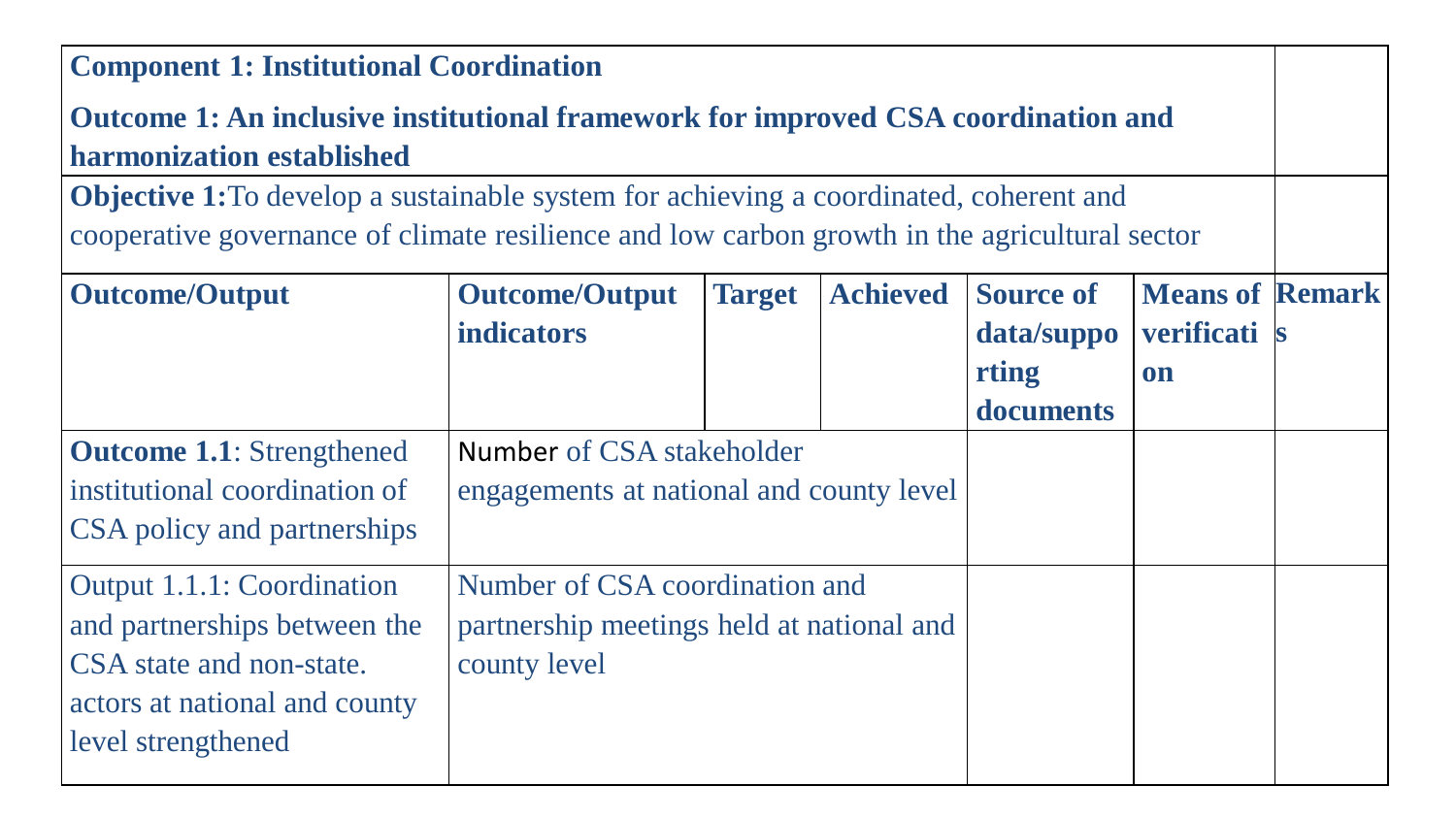| <b>Outcome 1.2: Improved Farmer -</b> | Number of engagements between farmers, research                                |
|---------------------------------------|--------------------------------------------------------------------------------|
| Research-Extension linkages in        | and extension supported                                                        |
| <b>CSA</b>                            |                                                                                |
| <b>Output 1.2.1: Farmer-research-</b> | Number of stakeholders reached through Farmer-                                 |
| <b>Extension linkages in CSA</b>      | <b>Research-Extension linkages</b>                                             |
| improved                              | Number of on-farm trials held to show case CSA<br>research work                |
|                                       | Number of meetings by farmers, extension officers<br>and/or researchers on CSA |
|                                       | No and type of seed bulking sites established                                  |
|                                       |                                                                                |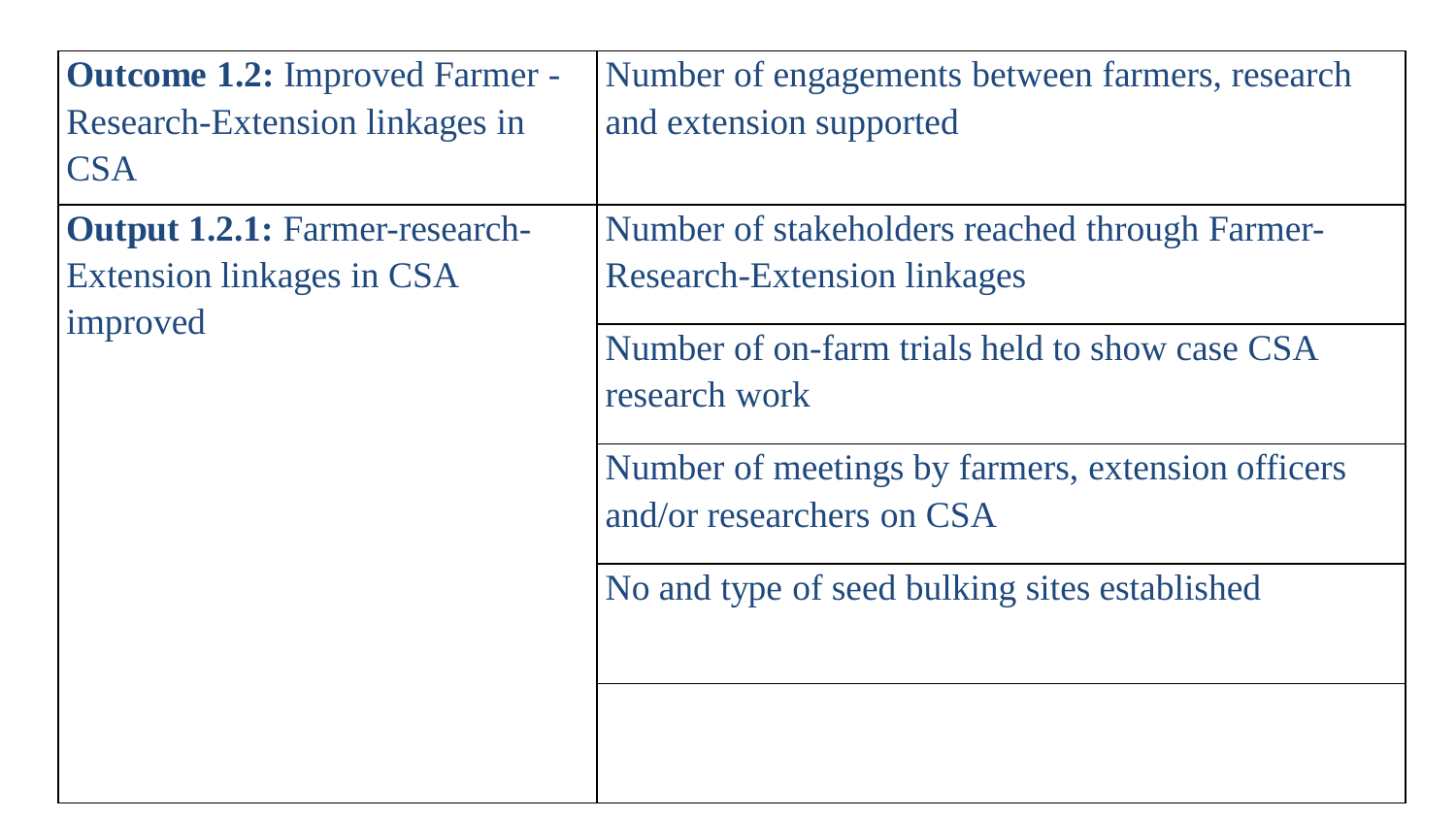| <b>Outcome 1.3:</b> Improved institutional<br>capacity to engage in CSA      | Number of institutions with improved capacity<br>to engage in CSA                                                                  |
|------------------------------------------------------------------------------|------------------------------------------------------------------------------------------------------------------------------------|
| <b>Output 1.3.1:</b> Enhanced capacities of<br>institutions to engage in CSA | Number of National level and County level<br>institutions provided with financial resources to<br>enable them to engage in CSA     |
|                                                                              | Number of institutions at national and county<br>levels provided with human resources to enable<br>them to engage in CSA           |
|                                                                              | Number of institutions at national and county<br>levels provided with infrastructural resources to<br>enable them to engage in CSA |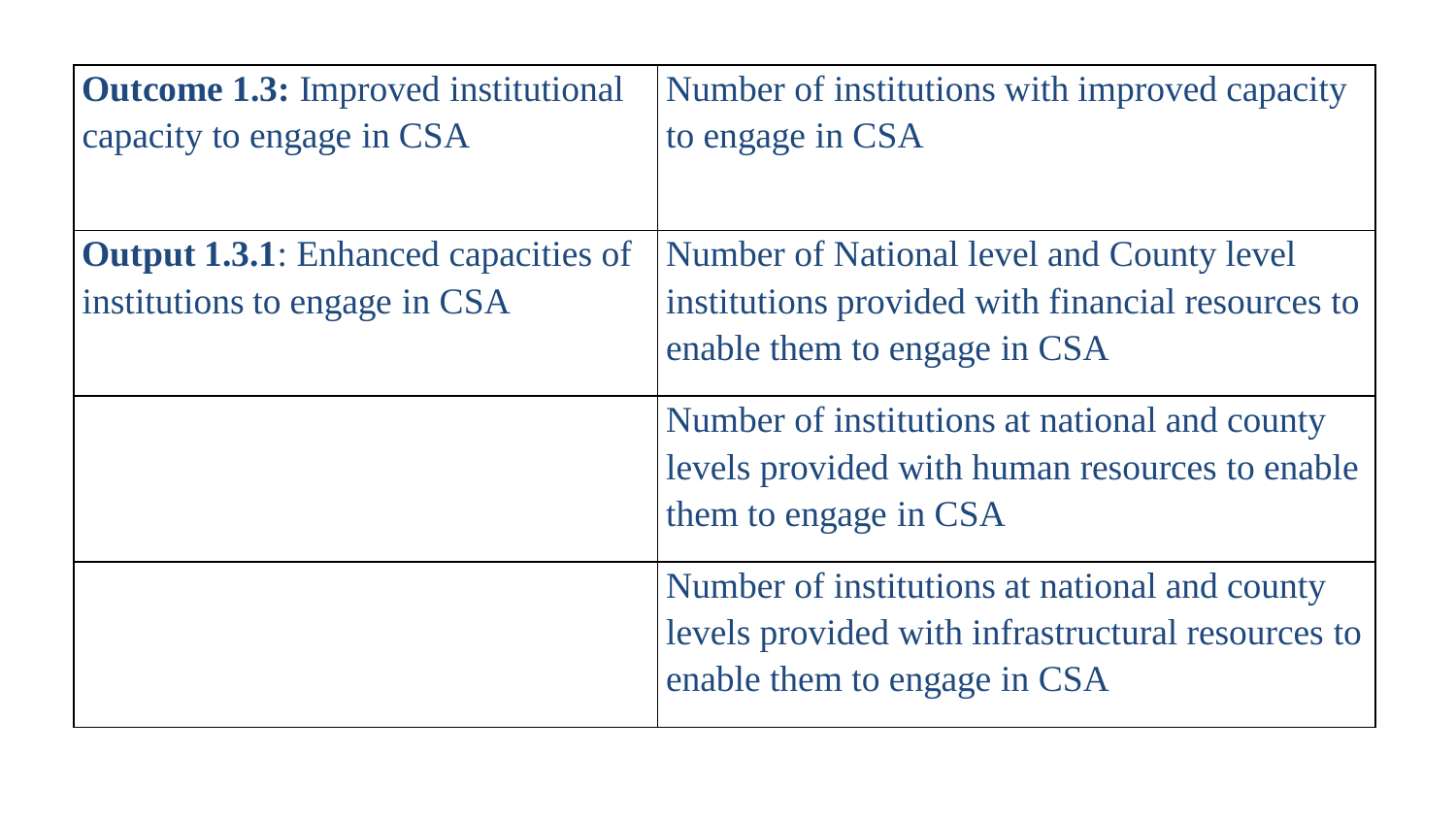**Component 2:** Agricultural Productivity and Integration of Value Chain Approach **Outcome 2**: CSA mainstreamed to increase productivity, competitiveness and commercialization of agriculture

**Objective 2**: To mainstream CSA to support the transformation of Kenya's agricultural sector into an innovative, commercially oriented, competitive and modern industry that contributes to poverty reduction and Improved food security in Kenya.

**Outcome 2.1:** Improved access to and use of CSA technologies and practices Number of value chain actors with improved access to CSA technologies and practices

No of CSA technologies and practices promoted

(drop down menu on type of technologies)

No of value chain actors adopting/implementing CSA technologies and practices

(state type of technologies and number adopting)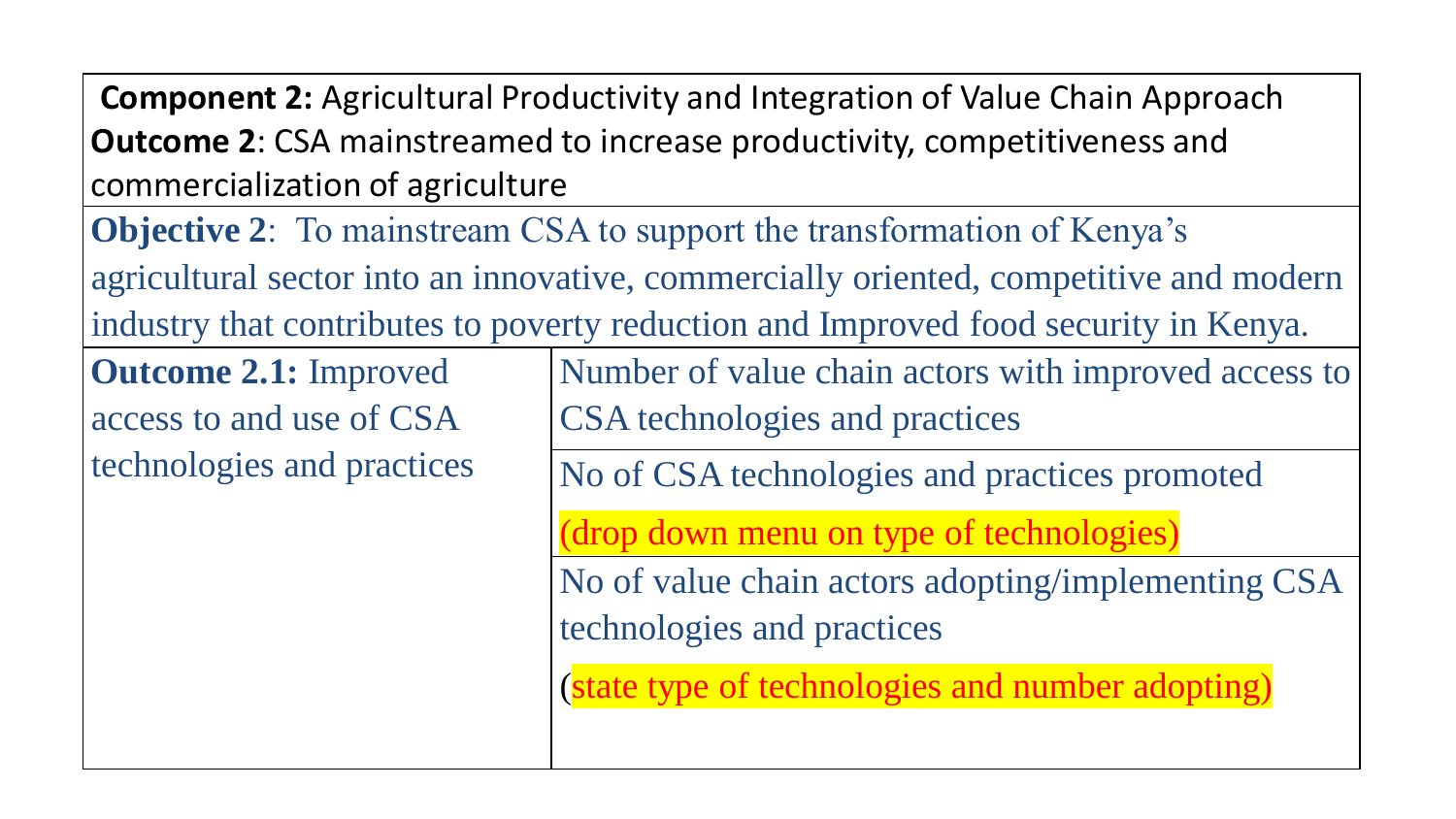| <b>Output 2.1.1.</b>        | No. of CSA technologies and practices for crops developed (list |  |
|-----------------------------|-----------------------------------------------------------------|--|
| <b>CSA</b> technologies and | by the technologies and practices)                              |  |
| practices for crops         | No. of CSA technologies and practices for crops promoted        |  |
| value chains developed      |                                                                 |  |
| and promoted                | No of CSA technologies and practices for crops                  |  |
|                             | adopted/implemented (list by the technologies and practices)    |  |
| <b>Output 2.1.2.</b>        | No. of CSA technologies and practices for livestock developed   |  |
| <b>CSA</b> technologies for | (list by the technologies and practices)                        |  |
| livestock value chains      | No. of CSA technologies and practices for livestock promoted    |  |
| developed and               | (list by the technologies and practices)                        |  |
| promoted                    | No. of CSA technologies and practices for livestock             |  |
|                             | adopted/implemented                                             |  |
|                             | (list by the technologies and practices)                        |  |
|                             | Number of actors (this includes farmers) promoting livestock    |  |
|                             | based CSA technologies, measures and innovations.               |  |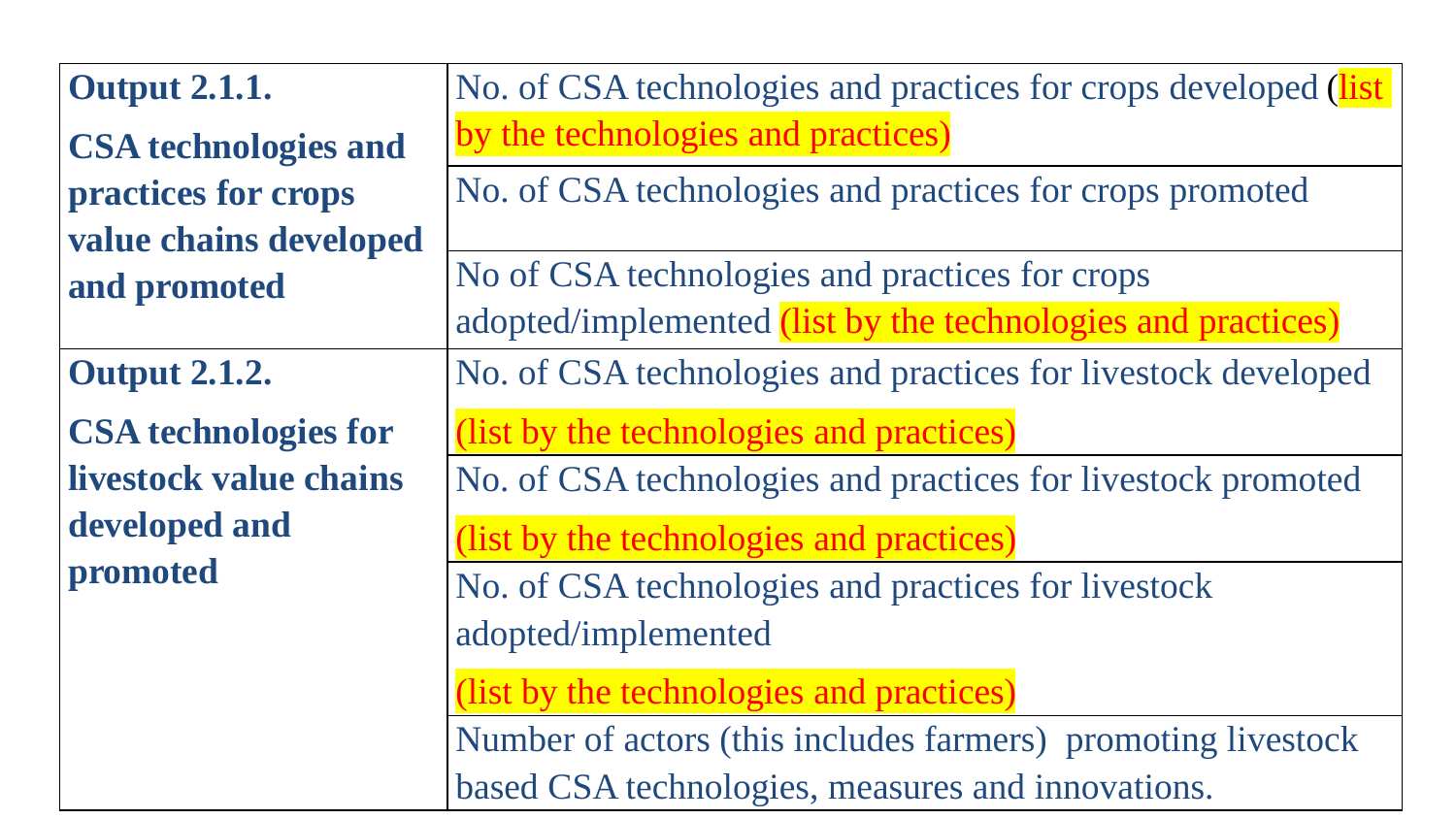| <b>Output 2.1.3. CSA technologies</b> | No. of CSA technologies and practices for fisheries and aquaculture      |  |
|---------------------------------------|--------------------------------------------------------------------------|--|
| for fisheries and aquaculture         | developed (list by the technologies and practices)                       |  |
| value chains developed and            | No. of CSA technologies and practices for fisheries and aquaculture      |  |
| promoted                              | promoted (list by the technologies and practices)                        |  |
|                                       | No. of CSA technologies and practices for fisheries and aquaculture      |  |
|                                       | adopted/implemented (list by the technologies and practices)             |  |
|                                       | Number of actors promoting fisheries and aquaculture based CSA           |  |
|                                       | technologies, measures and innovations.                                  |  |
| <b>Outcome 2.2: Increased acreage</b> | % of acreage under efficient irrigation systems increased in year one.   |  |
| under efficient irrigation systems    |                                                                          |  |
|                                       | Percentage increase in productivity from the use of efficient irrigation |  |
|                                       | systems                                                                  |  |
| <b>Output 2.2.1: Efficient and</b>    | Types of efficient renewable energy powered irrigation systems           |  |
| renewable energy powered              | developed (state by the types of the irrigation systems)                 |  |
| irrigation systems availed and        | Area of land under Renewable Energy Powered irrigation systems (state    |  |
| promoted                              | by the types of the irrigation systems)                                  |  |
|                                       | No. of farmers using renewable energy powered irrigation systems (state  |  |
|                                       | by the types of the REP systems)                                         |  |
|                                       |                                                                          |  |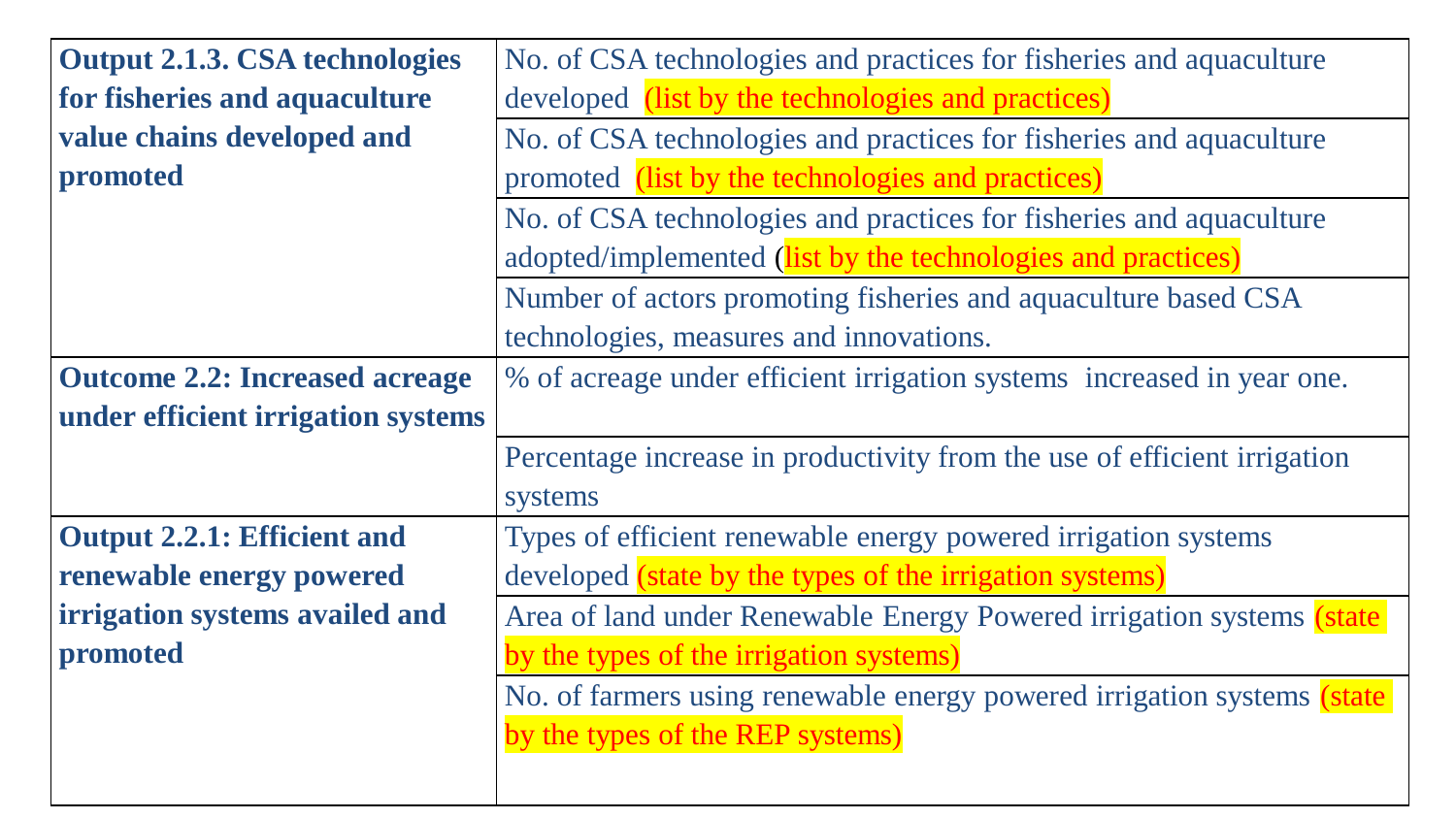| <b>Output 2.2.2:</b>                                                               | No. of farmers using efficient irrigation technologies and practices (state                                                                                                                                                       |
|------------------------------------------------------------------------------------|-----------------------------------------------------------------------------------------------------------------------------------------------------------------------------------------------------------------------------------|
| <b>Efficient water use technologies</b>                                            | by the systems used)                                                                                                                                                                                                              |
| promoted in existing and new                                                       | Acreage of existing irrigation land which have adopted efficient irrigation                                                                                                                                                       |
| irrigation systems                                                                 | technology (state by the systems adopted)                                                                                                                                                                                         |
| <b>Outcome 2.3:</b>                                                                | Percentage of value chain actors with improved access to markets for their                                                                                                                                                        |
| <b>Improved markets access for</b>                                                 | produce.                                                                                                                                                                                                                          |
| climate smart produce/products                                                     | List the main value chains; Cereals(maize) Pulses(beans, soya),<br>fruits (bananas, mangoes), dairy (cow milk), poultry (chicken)<br>Volumes of products traded (list per the value chains)                                       |
| <b>Output 2.3.1: Grading and</b><br>standardization systems for CSA<br>commodities | No. of value chain actors using grading and standardization systems (in<br>thousands)<br>No of actors with Global or KGAP certification<br>Number of commodity products marketed under a CSA standard.<br>Eg climate smart coffee |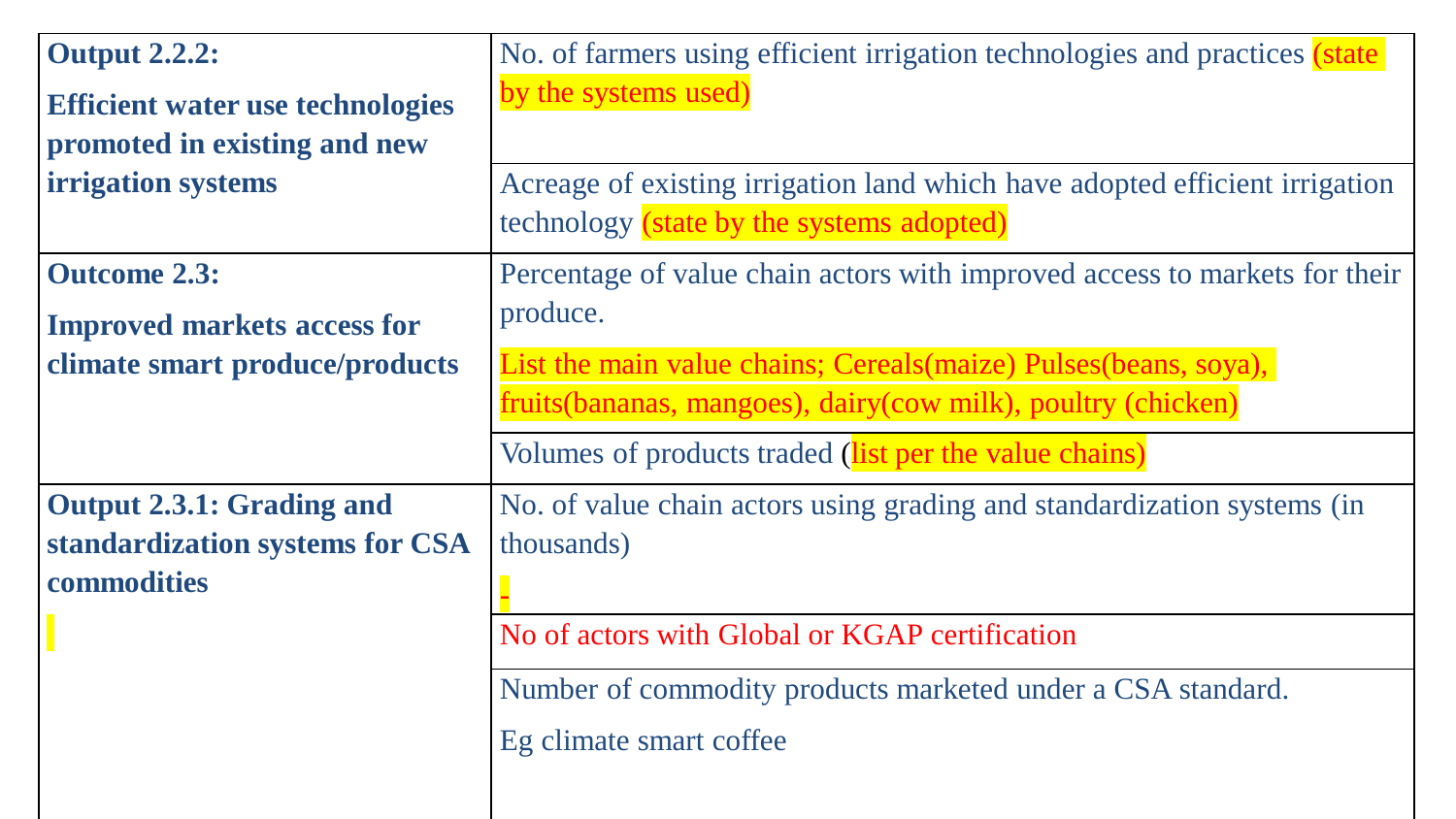| <b>Outcome 2.4: Reduced post-</b>      | Percentage reduction in postharvest losses for different produce (list per main value)    |  |
|----------------------------------------|-------------------------------------------------------------------------------------------|--|
| harvest losses and improved food       | chains)                                                                                   |  |
| safety                                 |                                                                                           |  |
| <b>Output 2.4.1:</b>                   | No. of climate smart post-harvest technologies and practices developed and promoted       |  |
| <b>CSA</b> technologies and practices  | (crops/livestock)                                                                         |  |
| for reduction of Post-harvest          |                                                                                           |  |
| losses developed and promoted          | Number of agricultural stakeholders trained on climate smart post-harvest management      |  |
|                                        | $(crops/livestock) - provide dropoutm menu for;$                                          |  |
|                                        | Farmers, Extension staff, Other stakeholders                                              |  |
|                                        | Number of producers adopting post-harvest loss reduction and food safety technologies     |  |
|                                        | and practices provide dropdown menu for;                                                  |  |
|                                        | Farmers, aggregators, Processors                                                          |  |
|                                        | Quantity of Strategic food and livestock feed/grazing reserves                            |  |
|                                        | Area under strategic feed/grazing reserves (Ha)                                           |  |
| <b>Output 2.4.2:</b>                   | No. of technologies for preserving and storing animal produce promoted (list as per the   |  |
| <b>CSA technologies for preserving</b> | technologies) e.g. Chillers, etc                                                          |  |
| and storing animal produce             | No. of agricultural stakeholders reporting improved access to technologies for preserving |  |
| promoted                               | and storing animal produce (list as per technologies)                                     |  |
|                                        | Number of value chain actors with improved access to food distribution channels           |  |
|                                        |                                                                                           |  |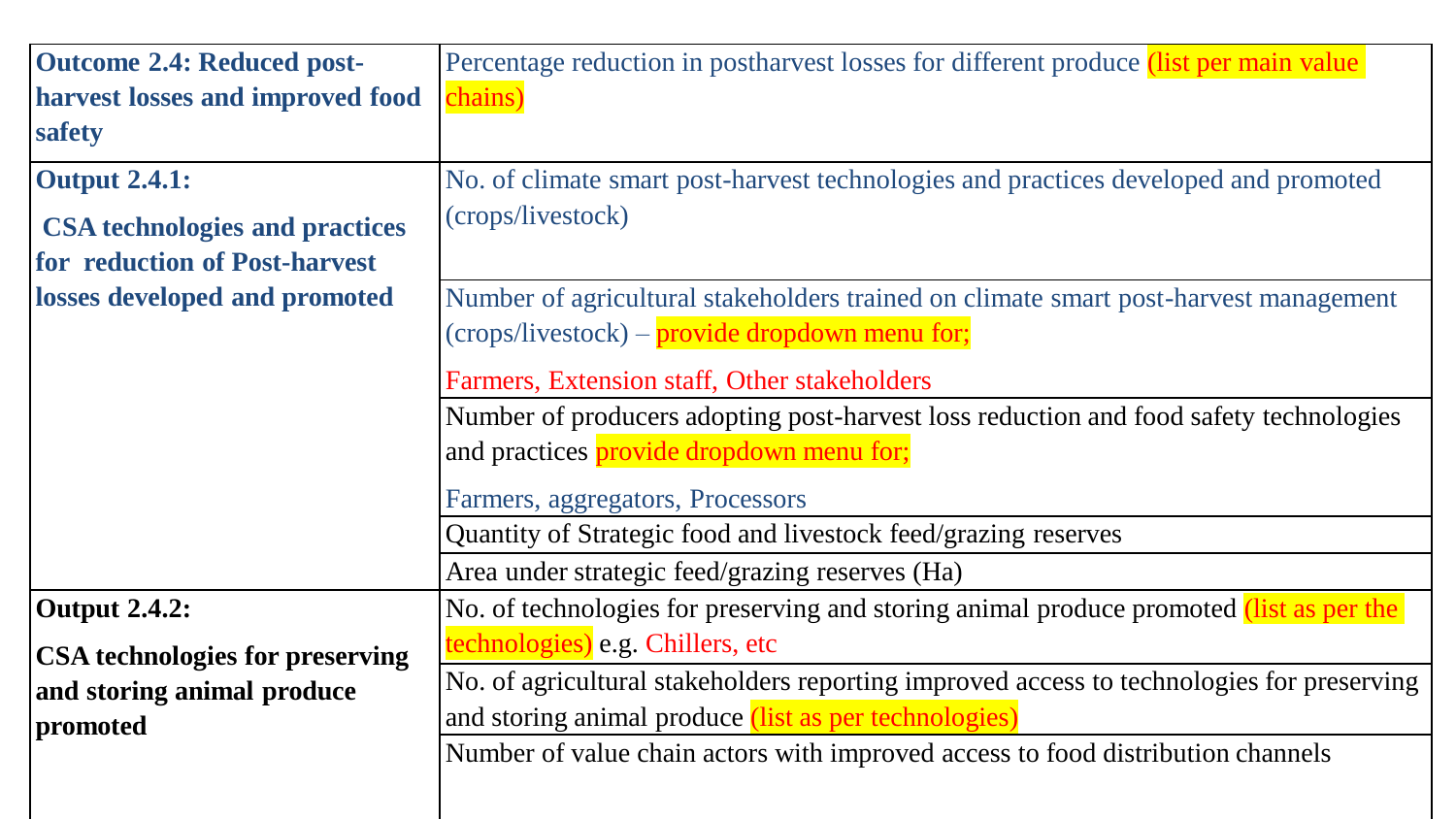#### **Component 3 : Building resilience and appropriate mitigation actions**

**Objective 3**: To reduce the vulnerability of agriculture systems by cushioning them against the impacts of climate change and reduce GHG emissions.

| <b>Outcome 3.1: Improved</b><br>agricultural Soil health                                | Acreage of degraded agricultural land rehabilitated                                                                                                  |
|-----------------------------------------------------------------------------------------|------------------------------------------------------------------------------------------------------------------------------------------------------|
| <b>Output 3.1.1:</b> Climate smart<br>integrated soil fertility and water<br>management | No. of climate smart integrated soil and water management technologies<br>and practices promoted (list per technologies and practices)               |
| technologies and practices<br>promoted and adopted                                      | No. of climate smart integrated soil and water management technologies<br>and practices adopted (drop down menu for the technologies and practices)  |
|                                                                                         | Area of agricultural land under integrated CS soil and water management<br>practices (drop down menu for the technologies and practices)             |
|                                                                                         | Number of farmers adopting integrated soil and water management<br>technologies and practices (drop down menu for the technologies and<br>practices) |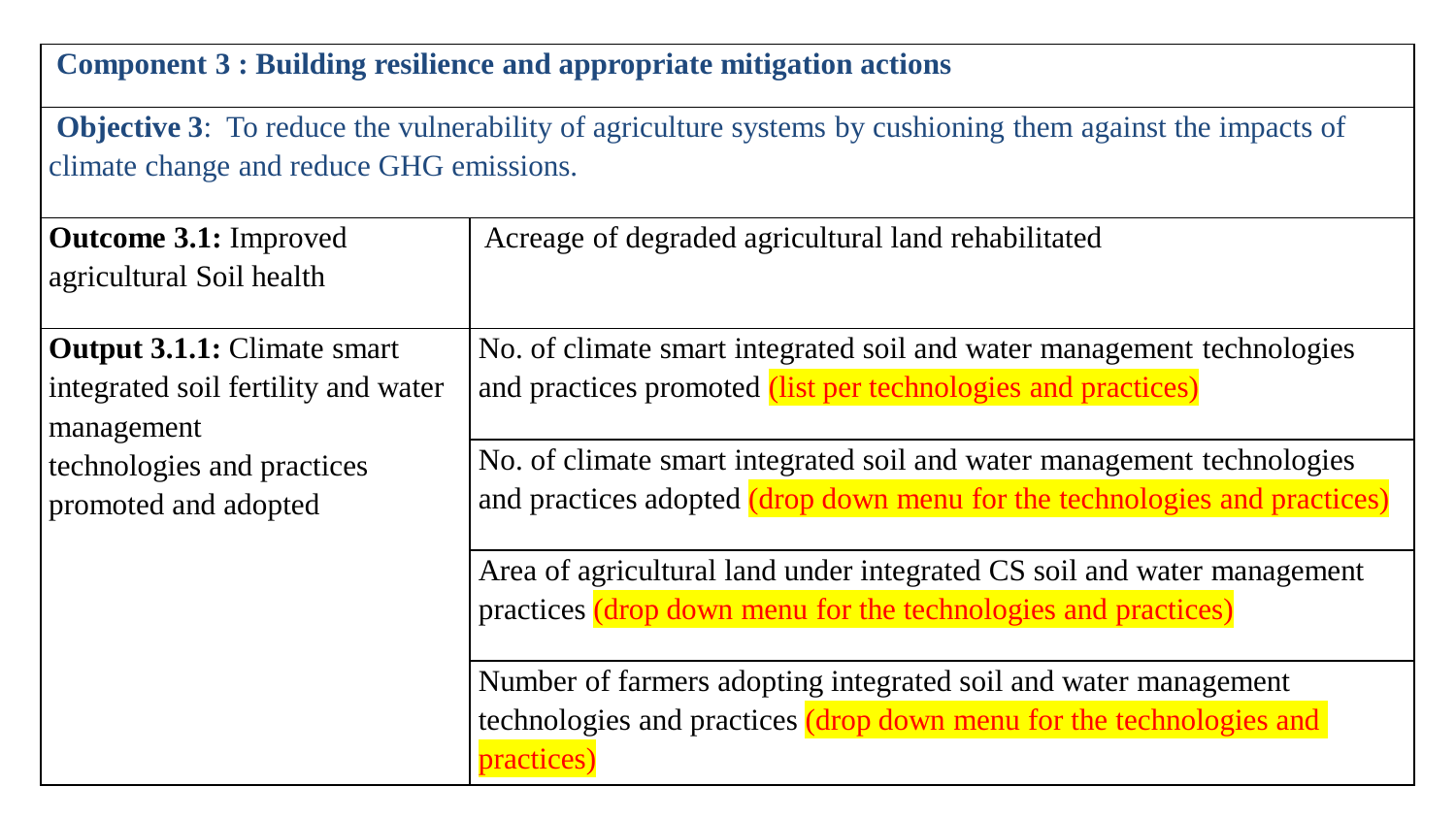|                                            | <b>Outcome 3.3:</b> Improved Number of natural resources within agricultural lands conserved <i>(list type and )</i> |
|--------------------------------------------|----------------------------------------------------------------------------------------------------------------------|
| conservation of water                      | numbers)                                                                                                             |
| and other natural                          | Number of small and medium water harvesting and storage structures adopted (list)                                    |
| resources                                  | type and numbers)                                                                                                    |
|                                            | No of households with on-farm water harvesting and storage structures (list type and                                 |
|                                            | numbers)                                                                                                             |
|                                            | Volume of water harvested and stored for agricultural use (million cubic meters)                                     |
|                                            | Size (ha) of land under agroforestry                                                                                 |
|                                            | Size (ha) of rangelands under sustainable rangeland management                                                       |
| <b>Output 3.3.1:</b><br>CS aquaculture and | Quantity of fish captured and landed (metric Tons) (using CS fishing practices)                                      |
| capture fisheries<br>production promoted   | Number of BMUs practicing CSA TIMPs                                                                                  |
|                                            | Number of fingerlings restocked in the aquaculture and capture fisheries                                             |
|                                            | No. of climate smart managed fish breeding sites                                                                     |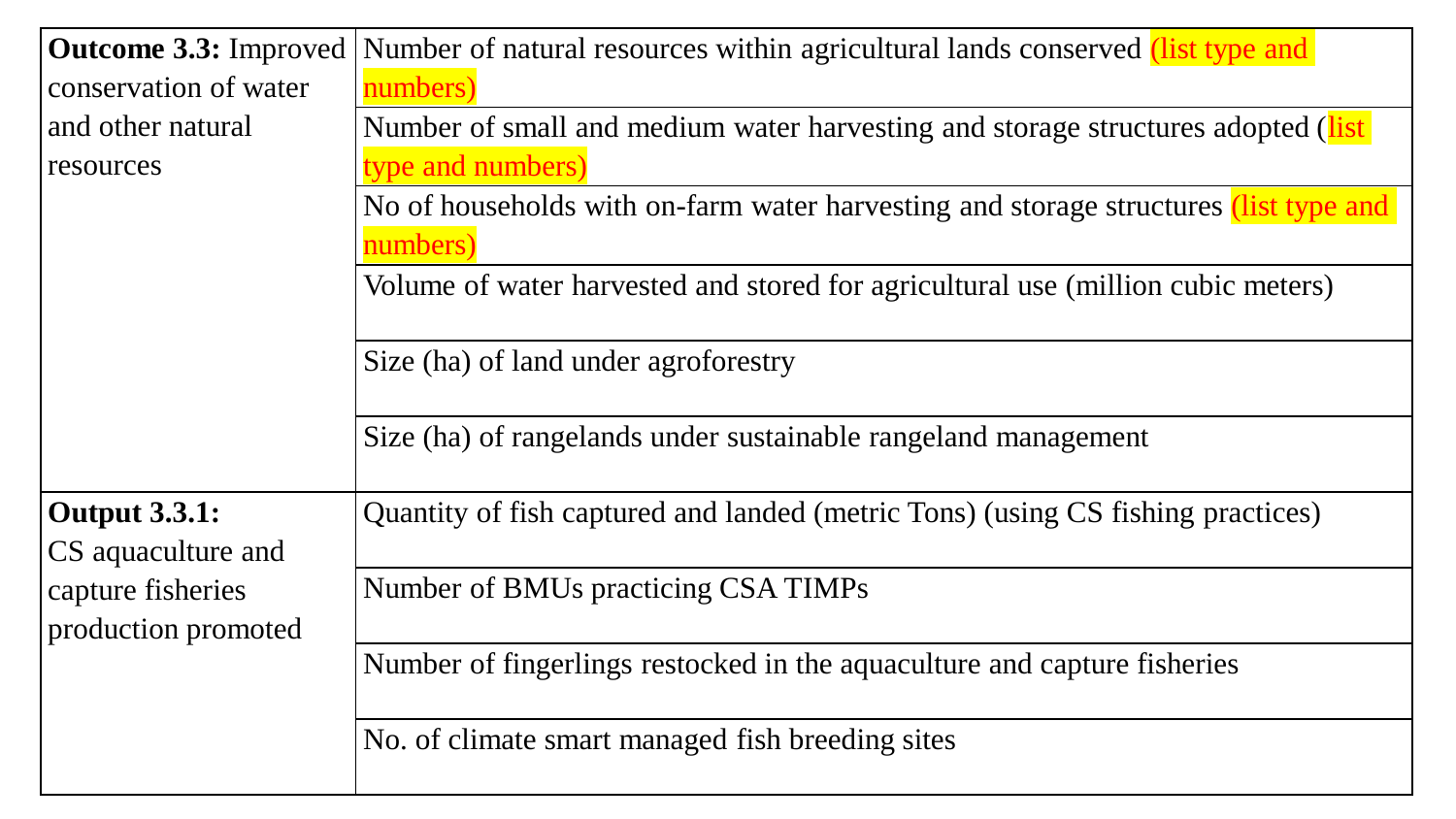| <b>Outcome 3.4:</b>                      | Percentage of people with access to agricultural insurance and other |
|------------------------------------------|----------------------------------------------------------------------|
| Improved access to                       | safety nets                                                          |
| climate risk related                     |                                                                      |
| agricultural insurance                   |                                                                      |
| and other safety nets                    |                                                                      |
| Output 3.4.1: Climate                    | Number of index – based insurance products                           |
| risk agricultural<br>insurance and other | Number of value chain actors using index-based insurance services    |
| safety nets promoted,                    | No. of actors providing innovative index-based insurance             |
| accessed and used.                       | Amount of insurance investments going to Crop, Aquaculture           |
|                                          | (include cage culture) and livestock                                 |
|                                          | Number and Types of agricultural safety nets services available      |
|                                          | Number of vulnerable households accessing different safety nets      |
|                                          | services                                                             |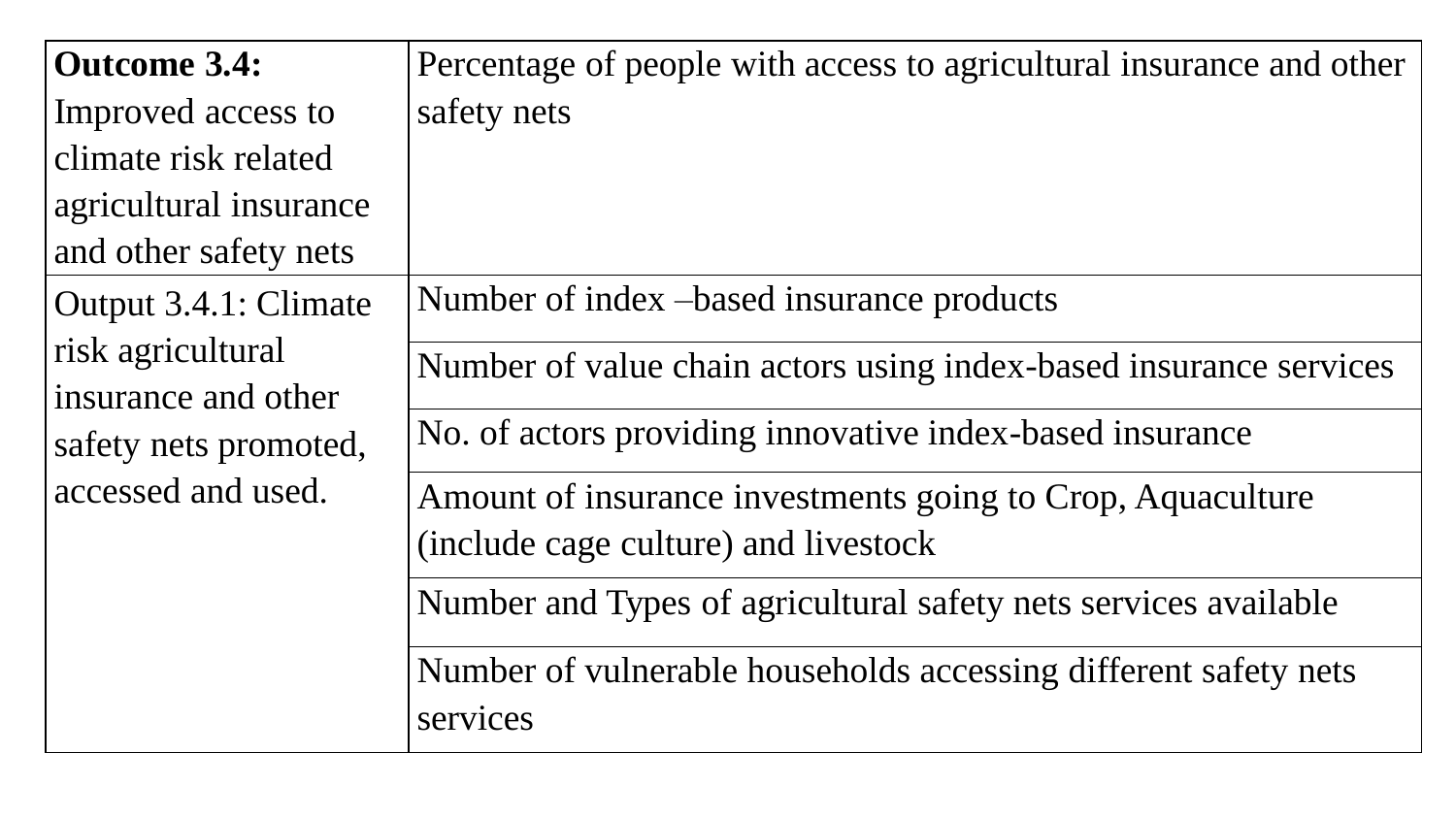**Component 4: Communication systems on CSA extension and agro-weather issues** 

**Objective 4:** To strengthen communication systems on CSA extension and agro-weather issues

| <b>Outcome 4.1: Enhanced CSA</b>        | % of agricultural stakeholders with improved                                                                            |
|-----------------------------------------|-------------------------------------------------------------------------------------------------------------------------|
| knowledge generation                    | access to information on CSA                                                                                            |
| and dissemination                       |                                                                                                                         |
| <b>Output 4.1.1:</b> CSA information on | Presence of a functional CSA communication                                                                              |
| technologies, innovations and           | strategy                                                                                                                |
| management practices communicated       | Number of CSA TIMPs information dissemination<br>channels developed and used<br>Number of training sessions held on CSA |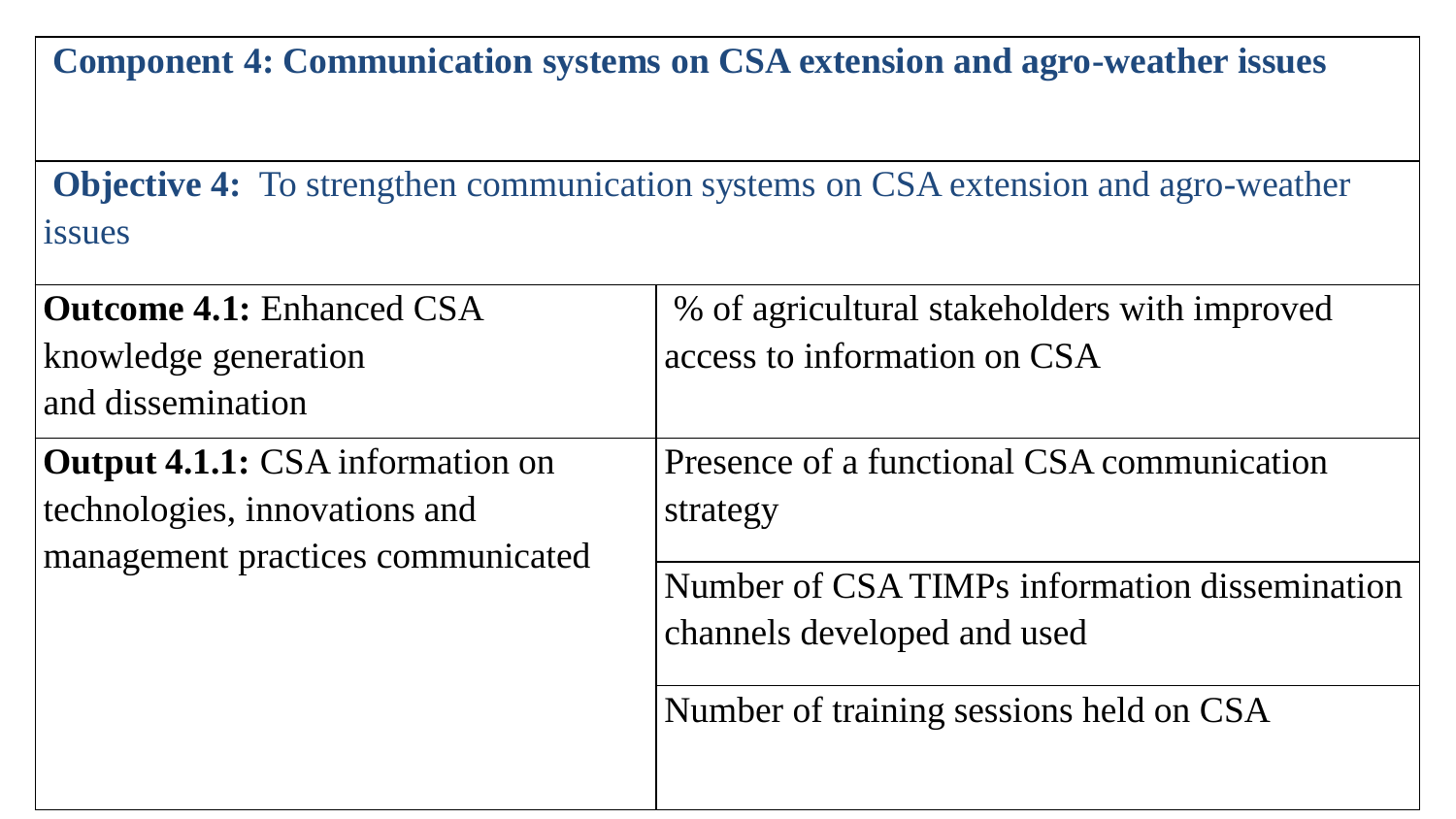| <b>Output 4.1.2:</b>                       | Number of good CSA practices documented and disseminated             |
|--------------------------------------------|----------------------------------------------------------------------|
| CSA good practices documented and          |                                                                      |
| disseminated                               |                                                                      |
| <b>Outcome 4.2:</b> Improved access to     | No of farmers accessing climate information                          |
| climate information and agro-weather       | (including agro-weather services)                                    |
| services                                   | Number of private sector actors providing climate information and    |
|                                            | agro-weather services                                                |
| <b>Output 4.2.1:</b> Climate information   | Number of communication channels for climate information delivery    |
| and agro-weather                           |                                                                      |
| services delivery enhanced                 | Number of communication channels for agro-weather services           |
|                                            | developed                                                            |
|                                            | No. of appropriate climate information and agro-weather services and |
|                                            | products availed/accessed                                            |
|                                            | Number of stakeholders accessing climate information services        |
|                                            | including agro weather advisories                                    |
| <b>Output 4.2.2:</b> Early warning systems | No of counties with early warning systems and contingency plans      |
| and                                        |                                                                      |
| contingency plans for climate change       | No of actors using early warning systems and contingency plans       |
| response                                   |                                                                      |
| strengthened                               |                                                                      |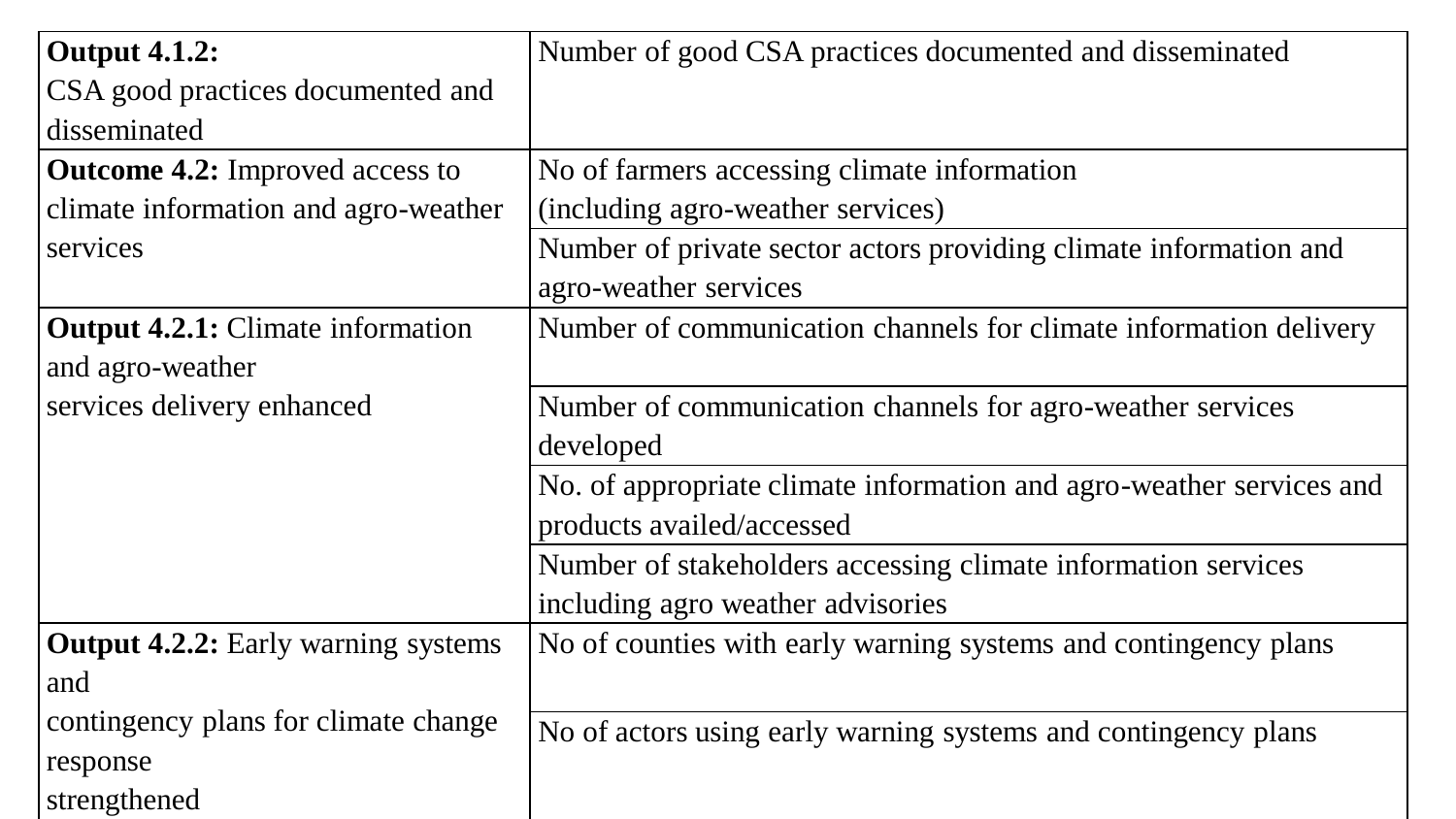# **WAY FORWARD**

- Share the draft M&E reporting tool with the MSP members
- Receive and integrate input from SH on the M&R reporting tool
- Hold a Validation workshop
- •Design the CSA M&E tool (to either web-based or excel)
- Piloting/Pretesting of the tool
- Capacity building of stakeholders on its use
- Launching the tool